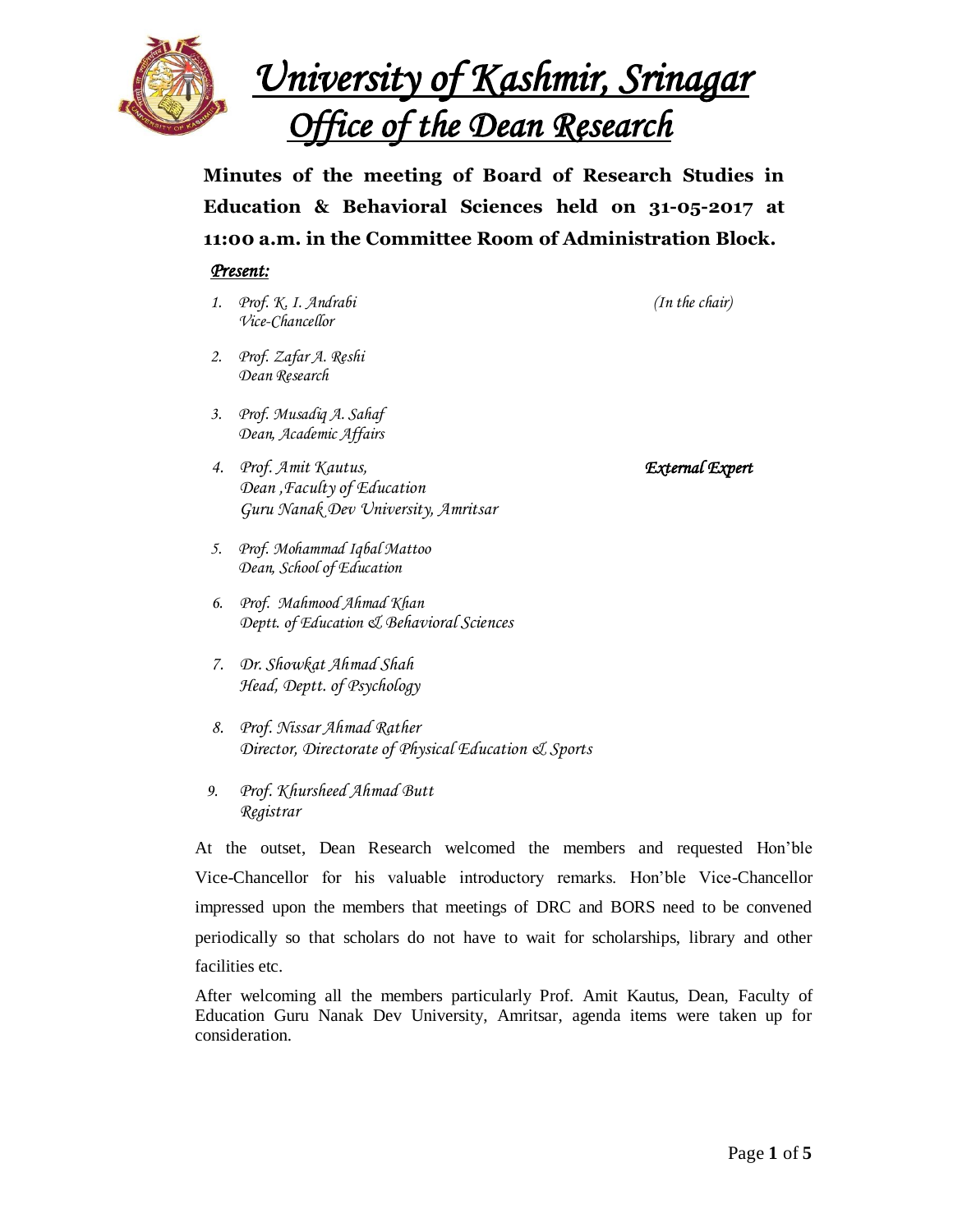### **Item**

**No. 01 Confirmation of the minutes of the last meeting of the BORS in Education held on 06-11-2013.** 

**Resolved that** the minutes of the last meeting of BORS in Education held on 06-1-2013, **be confirmed**.

### **Item**

**No. 02 Perusal of the action taken report on the minutes of the last meeting of the BORS in Education held on 06-11-2013.**

**Resolved that** action taken pertaining to the resolutions of the last meeting of the BORS in Education held on 06-11-2013, **be placed on record.**

### **Item**

**No. 3 Consideration of the proposal mooted by Director, Directorate of Physical Education for grant of recognition to the Directorate of Physical Education, as a Research Centre.**

**Resolved that** a Committee be constituted by Dean Research for inspection of

the Directorate of Physical Education to examine whether or not, Directorate

fulfils the statutory requirements for recognition as Research Centre.

**It was also resolved** that the report of the Committee be put to Vice-Chancellor

who may consider recognition of Directorate of Physical Education as a

Research Centre in anticipation of the approval by Syndicate.

### **Item**

**No. 4 Consideration of the request made by the following teachers for grant of recognition as research guides to supervise Ph. D scholars in the discipline of Education:-**

| S.<br>No. | Particulars                                                                                         |
|-----------|-----------------------------------------------------------------------------------------------------|
| 01.       | Dr. Kounsar Jan<br>Assistant Professor,<br>Deptt. of Education                                      |
| 02.       | Dr. Jigmat Dachen<br>Assistant Professor,<br>Directorate of Physical Education & Sports             |
| 03.       | Dr. Surjeet Singh Bali<br><b>Assistant Professor,</b><br>Directorate of Physical Education & Sports |

**Resolved that** teachers be granted recognition as Research Guides to supervise Ph. D scholars in the discipline of Education.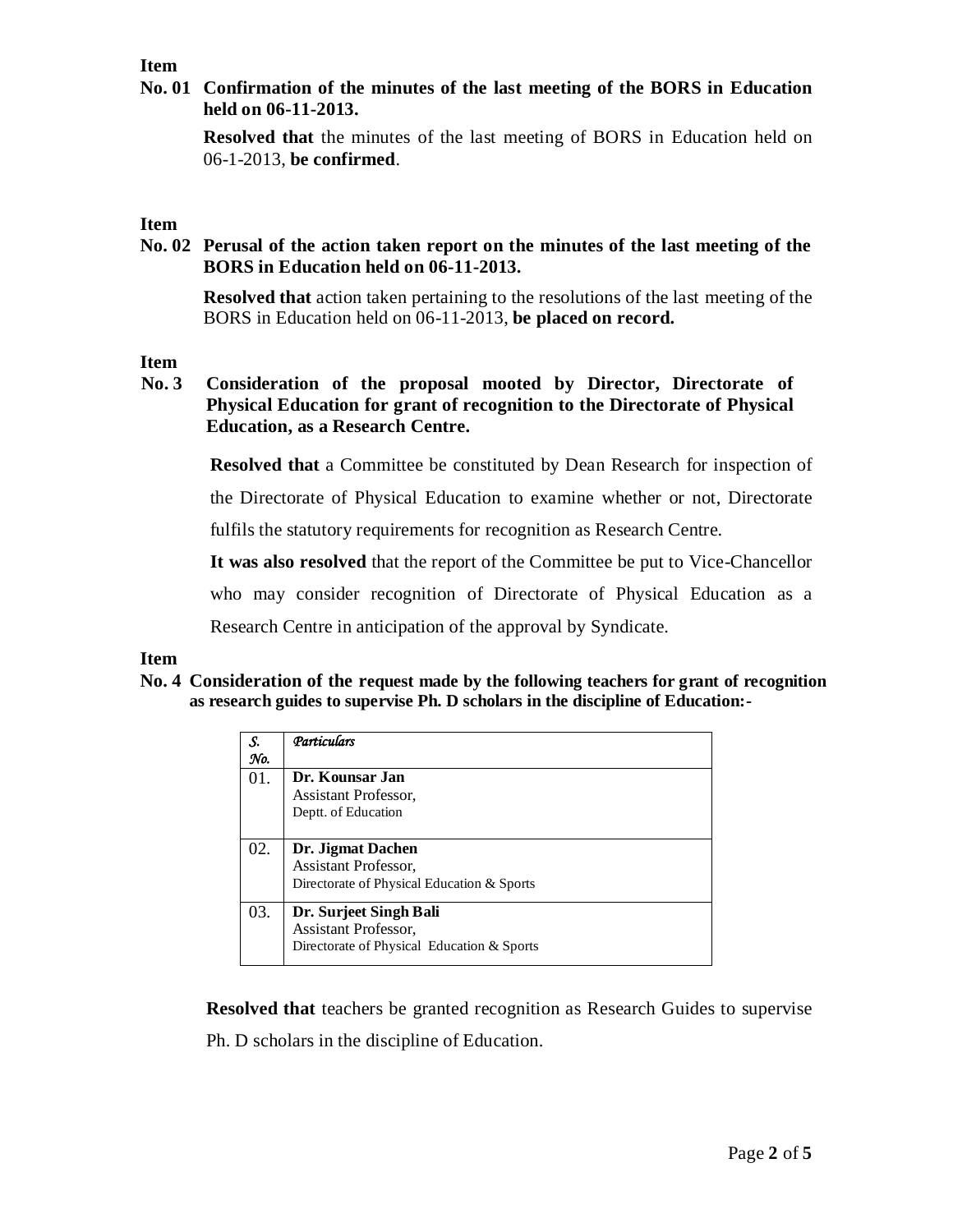### **Item**

### **No.05 Consideration of the request made by Mrs. Rabia Rasool, M.Phil candidate for grant of fresh registration.**

Request made by Mrs. Rabia Rasool was not found maintainable.

### **Item**

## **No. 06 Consideration of the request made by Mr. Showkat Rashid Wani, Assistant Professor, DDE, Ph. D scholar, Department of Education, for re-registration.**

Request made by Mr. Showkat Rashid Wani was not found maintainable.

### **Item**

**No. 07 Ratification of the action taken by the Vice-Chancellor in having granted fresh registration to Mrs. Raihana Malik and Mrs. Nazneen Mehraj for Ph.D programme on the already approved topics of research and supervisor allotted.**

**Resolved that** action taken by the Vice-Chancellor in having granted fresh registration to Mrs. Raihana Malik and Mrs. Nazneen Mehraj for Ph.D programme on the already approved topics of research and supervisor allotted **be ratified**.

### **Item**

**No. 08 Ratification of the action taken by the Vice-Chancellor in having granted registration to Mr. Muzaffar Lone, JRF candidate Deptt. of Education for pursuing Ph.D programme.**

**Resolved that** action taken by the Vice-Chancellor in having granted registration to Mr. Muzaffar Lone, JRF candidate Deptt. of Education for pursuing Ph.D programme **be ratified**.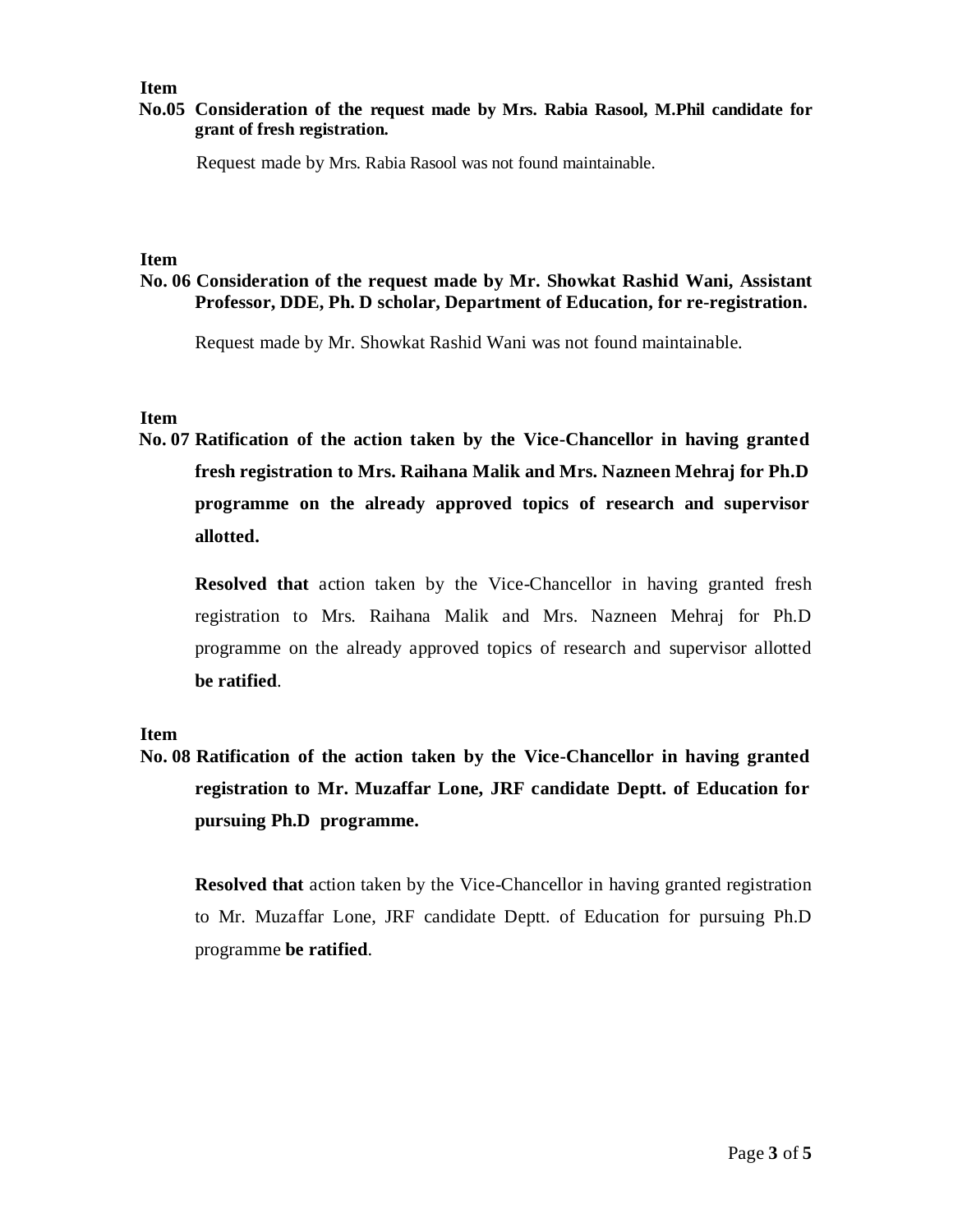### **Item**

### **No. 09 Ratification the action taken by the Vice-Chancellor in having granted recognition to Dr. Shabir Ahmad Bhat, Assistant Professor, Deptt. of Education to act as Supervisor for M.Phil/Ph. D scholars in Education.**

**Resolved that** the action taken by the Vice-Chancellor in having granted recognition to Dr. Shabir Ahmad Bhat, Assistant Professor, Deptt. of Education to act as Supervisor for M.Phil/Ph. D scholars in Education **be ratified**.

### **Item**

**No. 10 Consideration for grant of registration for pursuit of Ph.D programme on whole-time/part-time basis in the discipline of Education & Psychology in favour of candidates given in annexure A & B.**

> **Resolved that the** candidates listed in annexure 'A' & 'B' be registered for pursuit of Ph. D programme, if otherwise eligible, on whole-time/part-time basis in the Departments of Education and Psychology, subject to deposition of fee as per rules and fulfillment of other conditions (if any) shown against each. Their registration shall be effective from the date recommended by the DRC of respective departments.

The meeting terminated with a vote of thanks to the Chair.

Dean Research

Vice-Chancellor